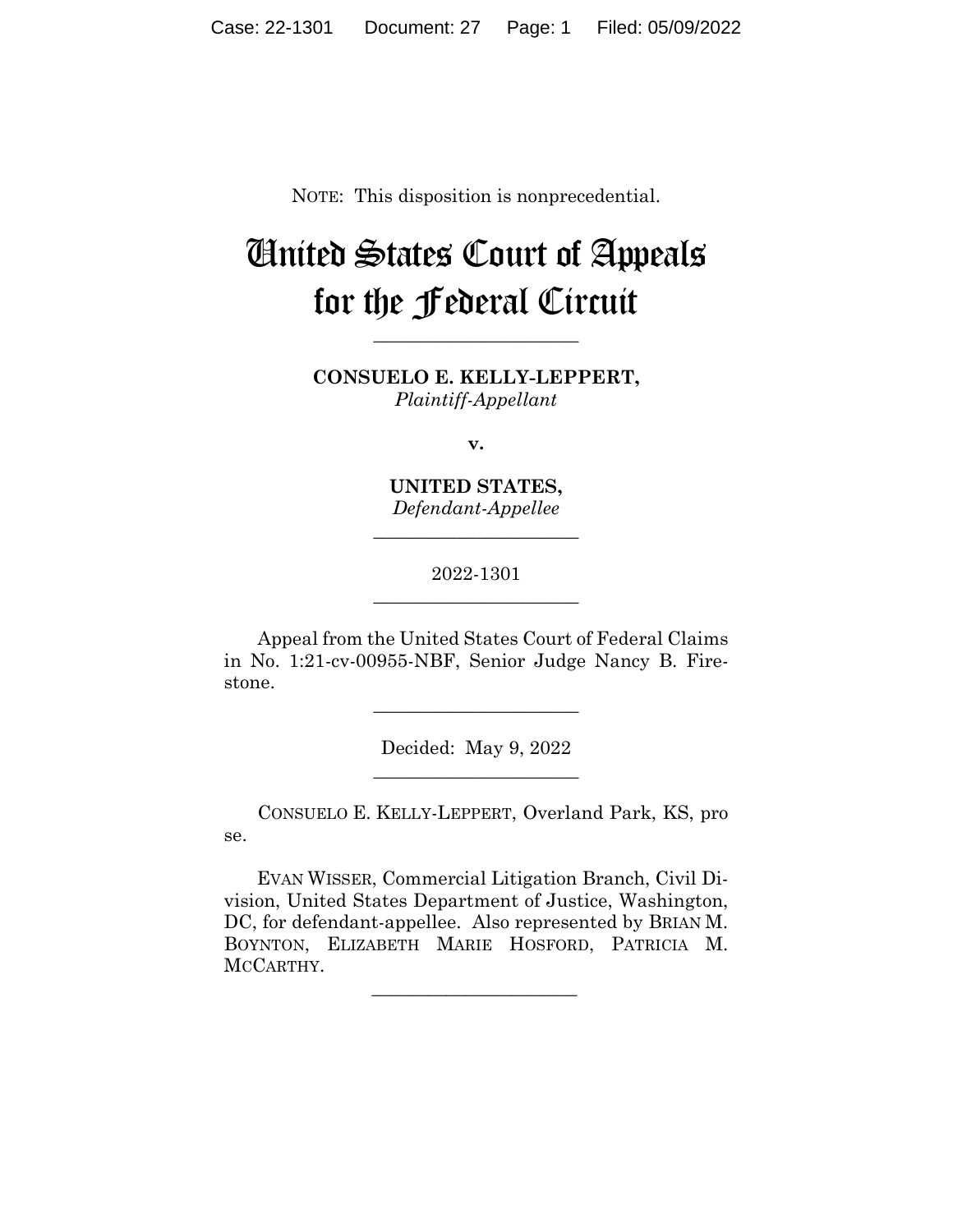2 KELLY-LEPPERT v. US

# Before MOORE, *Chief Judge*, DYK and PROST, *Circuit Judges*.

## PER CURIAM.

Consuelo Kelly-Leppert appeals the Court of Federal Claims' dismissal of her complaint for lack of subject-matter jurisdiction and its denial of her motions for reconsideration. We *affirm*.

#### **BACKGROUND**

Ms. Kelly-Leppert sued the United States seeking monetary damages arising from the death of her husband and business partner, Michael J. Kelly, a Vietnam War veteran. Appx. 2. She alleged the United States failed to provide Mr. Kelly with a requested Agent Orange medical examination. Ms. Kelly-Leppert also alleged the Department of Veterans Affairs (VA) gave Mr. Kelly a defective examination by failing to conduct a lung biopsy. *Id.* Ms. Kelly-Leppert claimed \$138 million in damages, including loss of consortium, pain and suffering, and damages to their shared business. *Id.*

The Claims Court liberally interpreted Ms. Kelly-Leppert's pleading to assert: (1) breach of contract; (2) breach of fiduciary duty; (3) malpractice against the VA medical facility; (4) a violation of Mr. Kelly's civil and constitutional rights under the Fourteenth Amendment; and (5) claims for veterans benefits. Appx. 2–4. The Claims Court dismissed for lack of subject-matter jurisdiction. Appx. 7–9.

Ms. Kelly-Leppert moved for reconsideration. Appx. 13–14. The Claims Court identified three new issues in Ms. Kelly-Leppert's motion: (1) a Fifth Amendment takings claim; (2) a claim that the Tucker Act is unconstitutionally vague; and (3) additional statutes and regulations related to breach of fiduciary duties and torts that Ms. Kelly-Leppert alleged support her claims. Appx. 16–18. The Claims Court denied the motion. Appx. 19.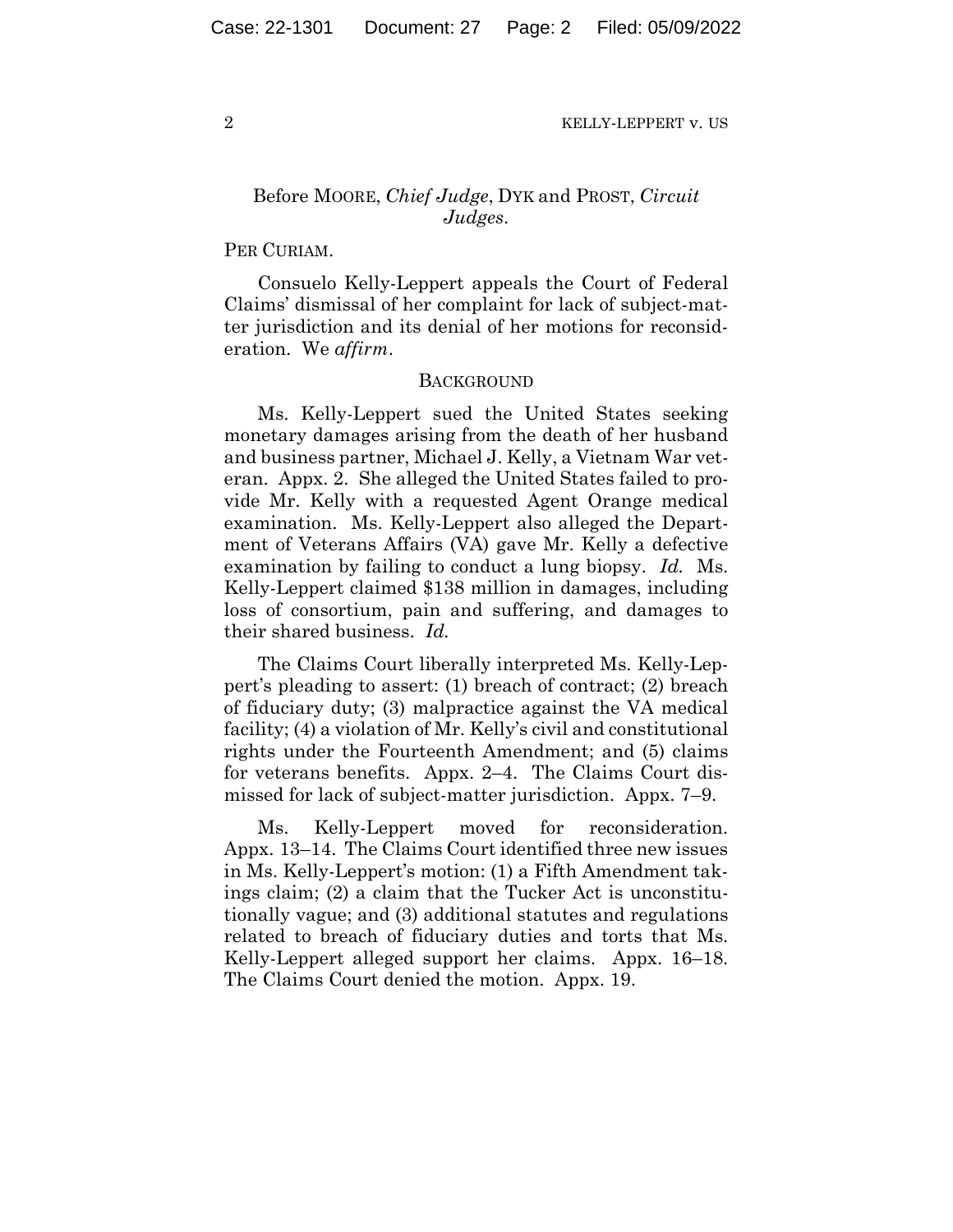KELLY-LEPPERT v. US 3

Ms. Kelly-Leppert simultaneously filed a notice of appeal and a second motion for reconsideration. We deactivated the appeal pending the resolution of the motion for reconsideration. The Claims Court denied the motion. Appx. 23. We subsequently reactivated Ms. Kelly-Leppert's appeal. We have jurisdiction under 28 U.S.C.  $§ 1295(a)(3).$ 

### **DISCUSSION**

We review de novo whether the Claims Court had subject-matter jurisdiction. *Bianchi v. United States*, 475 F.3d 1268, 1273 (Fed. Cir. 2007). We review the Claims Court's denial of a motion for reconsideration for abuse of discretion. *Renda Marine, Inc. v. United States*, 509 F.3d 1372, 1379 (Fed. Cir. 2007). An abuse of discretion occurs when a court misunderstands or misapplies the relevant law or makes clearly erroneous findings of fact. *Id.*

Ms. Kelly-Leppert first argues that the Claims Court erred in concluding it lacked jurisdiction over her Fifth Amendment takings claim. Appellant's Informal Br. 1. Ms. Kelly-Leppert did not raise the potential takings claim until her reply brief in support of her first motion for reconsideration. Appx. 17. The Claims Court determined Ms. Kelly-Leppert could have raised this argument in her original complaint, and thus it did not justify reconsideration. *Id.* Because Ms. Kelly-Leppert did not raise this claim until late in the case, the Claims Court did not abuse its discretion.

Ms. Kelly-Leppert next argues that the Claims Court improperly evaluated her second motion for reconsideration under Rule 60(b) of the Rules of the Court of Federal Claims (RCFC) because she filed it under RCFC 59(a). Appellant's Informal Br. 2. The Claims Court did not abuse its discretion. A motion for reconsideration under RCFC 59(a) must be filed no later than 28 days after the entry of judgment. RCFC 59(b)(1). The Claims Court's dismissal issued on July 8, 2021, and Ms. Kelly-Leppert timely filed